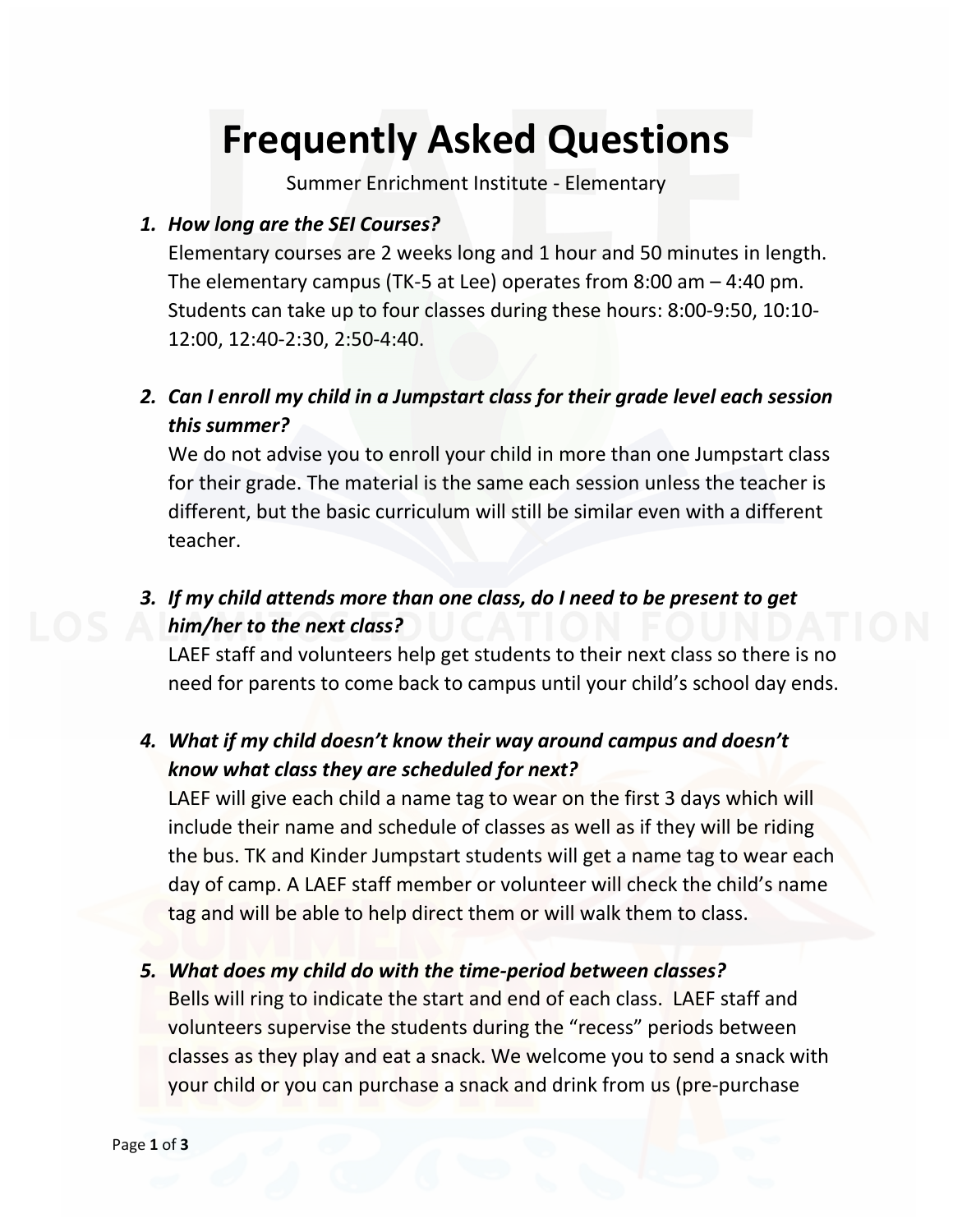snacks for the full session online or send cash). Snacks and drinks are \$1 each.

#### *6. How does my child get the snacks that we pre-paid for?*

We will have a "snack cart" that will be out on or near the playground with a list of students that paid for snack. For the first couple of days, students will have name tags with an "S" printed in the corner which tells us that they paid for a snack. Students will walk over to the cart to pick up their snack and drink. We will call students over with our bullhorn to the snack cart if they have not picked up their snack.

## *7. My child attends Camp Fun in the Sun (Kids Korner) or Summer Academy. How will my child get to/from SEI?*

Bus transportation is available for \$20 per session through LAEF online registration. Student transport takes place roughly between 11:55am and 12:15pm. It travels from SEI to Camp Fun in the Sun for children who participated in a 10:10-12:00 SEI class. It travels from Summer Academy and Camp Fun in the Sun to SEI for children who will participate in a 12:40- 2:30 SEI class. Supervised students meet at a designated spot and are accompanied on the bus by an adult supervisor.

### *8. Does LAEF provide lunch for students that attend SEI?*

LAEF does not supply lunch for students. Please send your child with a sack lunch to keep in his/her backpack or to place in the LAEF lunch tote in our office. LAEF Staff and volunteers will be on hand to help students at lunch and lunch recess.

#### *9. How do I receive the multi-class discount?*

The multi-class discount is automatically applied when your family registers for more than one class. Once you enroll a child in one class, a discount of 25% will be applied to the second class you choose, and then a 50% discount will apply to each class thereafter that you enroll your child/children in. If you attend all day for both sessions, it's only \$5 per hour.